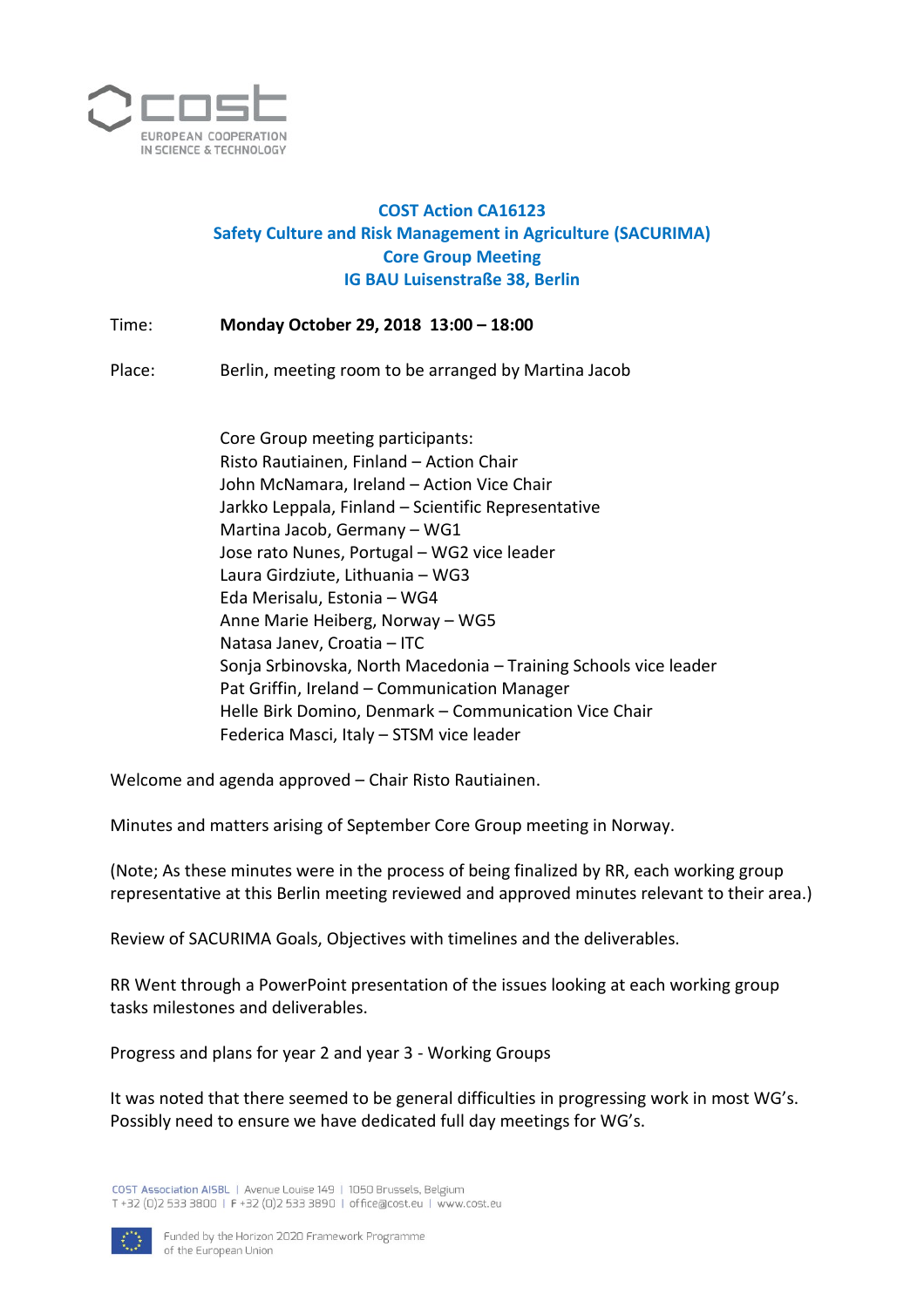

CG concluded that WG's need to have longer dedicated meetings e.g. full half-day meetings with pre-meeting preparations done.

WG 1 have completed a questionnaire survey but variations within responses make it difficult to analyze. Each country within COST Action report different systems to progressive Agriculture OSH. Need to prepare a report summarizing systems, setting out what is common and what is unique within each member country.

FM asked if anyone had any data or work done on clinical investigations of Diary or Forestry workers health issues to develop screening tools to be used by physicians to do annual health surveillance

Need to establish what stage each working group is at and what needs to happen to push progress. Possibly need to get members to commit to one specific working group and not keep changing to progress specific work.

Also need to establish a specific member as point of information for each country to gather specific information. This would ensure we get accurate info on the critical issues. WG's must become more permanent.

Activities around STSM's, ITC's & Training Schools were discussed.

Much of the discussion was around systems to assess safety culture in agriculture and the possibility of this COST Action developing its own.

WG's Need to consider the fact that both "safety culture and risk management" have to be considered as to date we seem to have focused only on safety culture. WG1 will give us info on risk management tools currently in place such as education, engineering and enforcement practices.

WG3 has done 3 surveys, however some did not get full returns. Need to look at the possibility of having a workshop for WG3 in Brussels or in Lithuania in early April or late May. WG4 has a paper submitted and two more under development.

More detailed discussion ensued on STSM's, one proposal from Diana with Claudio at University of Milan and are managing this proposal. Another proposal was to make a promotional video clip on persons experience of involvement in STSM's so that young researchers may be more inclined to get involved. It was noted that anyone could get involved in STSM's. There is of course a set format on how to apply which is on the cost action website in the ground period up to end of April we have a budget of €10,000 with no expenditure yet. Conference visits are only eligible if you are presenting at the conference on COST Action and we can fund two per period, one is already done. ITC Students must be early career our PhD students and we need to identify some students to get involved.

Information was presented on the NOVI SAD meeting, the capital of the northern part of Serbia running from 18th to the 22nd of March 2019. There was some discussion on the program and dates for the NOVI SAD meeting and a detailed program would be agree for submission to COST Office for approval. The hotel has been booked and final arrangements